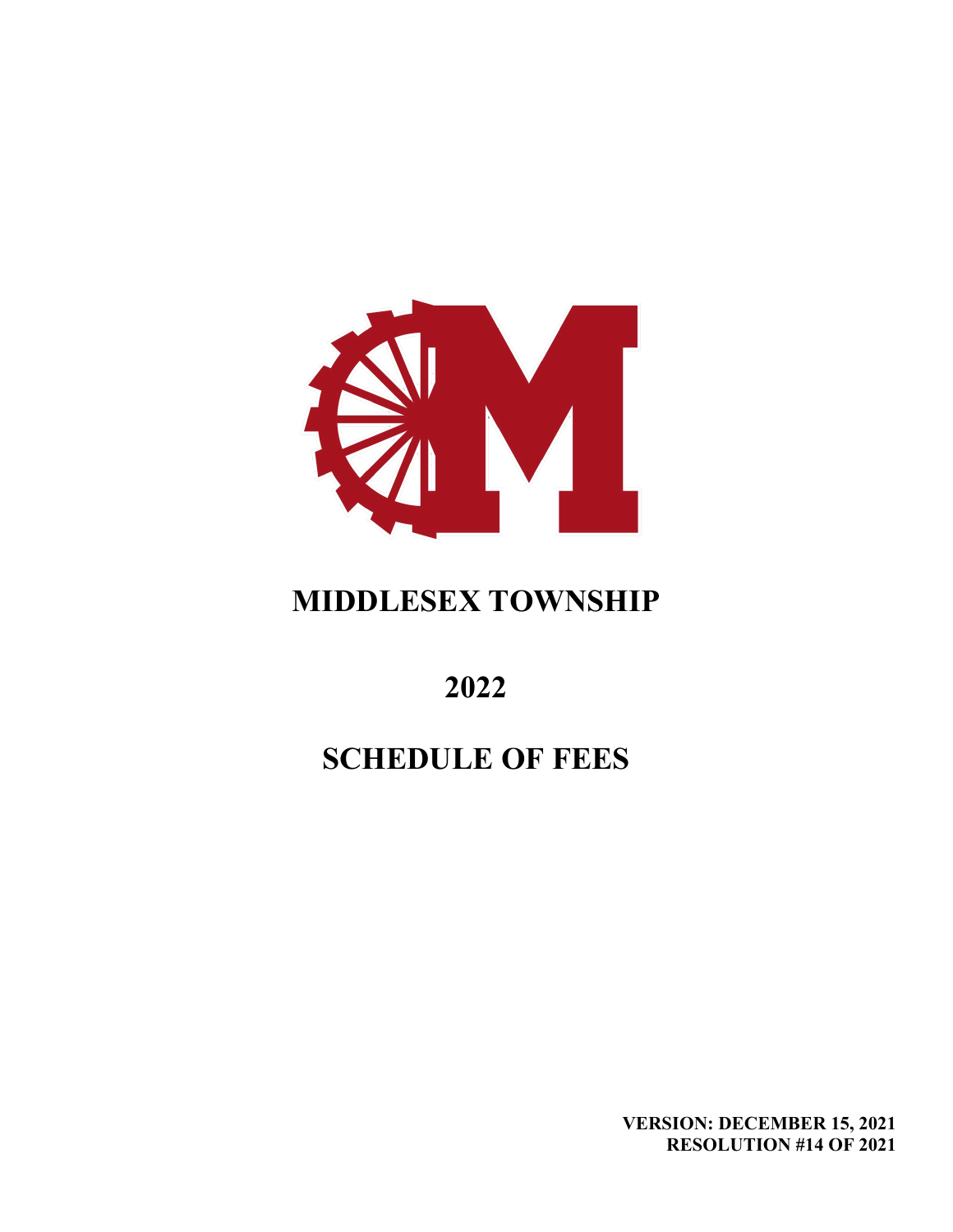|        | <b>INDEX</b>                                                                                             | <b>PAGE</b>  |
|--------|----------------------------------------------------------------------------------------------------------|--------------|
| I.     | <b>CODES AND BUILDING - CHAPTER 65</b>                                                                   | $\mathbf{3}$ |
| II.    | <b>FIRE PREVENTION - CHAPTER 65</b>                                                                      | 9            |
| Ш.     | <b>EMERGENCY ALARMS - CHAPTER 115</b>                                                                    | 9            |
| IV.    | <b>BUILDING AND FIRE CODE APPEALS BOARD – CHAPTER 65</b>                                                 | 10           |
| V.     | <b>PUBLIC WATER AND SEWAGE - CHAPTER 134</b>                                                             | 10           |
| VI.    | <b>SEWAGE FACILITIES ACT, PA TITLE 25, CHAPTERS 71-73</b><br>(PRIVATE ON-LOT SWAGE SYSTEM) - CHAPTER 134 | 10           |
| VII.   | <b>SUBDIVISION AND LAND DEVELOPMENT - CHAPTER 150</b>                                                    | 11           |
| VIII.  | <b>ZONING – CHAPTER 175</b>                                                                              | 13           |
| IX.    | <b>ROAD PERMITS - CHAPTER 101</b>                                                                        | 15           |
| X.     | <b>ORDINANCE AMENDMENTS - CHAPTER 1</b>                                                                  | 16           |
| XI.    | <b>RECREATIONAL FACILITIES - CHAPTER 36</b>                                                              | 16           |
| XII.   | <b>JUNKYARDS / JUNK DEALERS - CHAPTER 175</b>                                                            | 17           |
| XIII.  | <b>PEDDLING AND SOLICITING - CHAPTER 120</b>                                                             | 17           |
| XIV.   | <b>OTHER FEES - CHAPTER 4</b>                                                                            | 17           |
| XV.    | <b>OVERWEIGHT HAULING FEES - CHAPTER 162</b>                                                             | 18           |
| XVI.   | <b>GRADING PERMITS - CHAPTER 89</b>                                                                      | 18           |
| XVII.  | <b>TAX COLLECTOR - CHAPTER 155</b>                                                                       | 18           |
| XVIII. | <b>CABLE T.V. FRANCHISE FEE - APPENDIX A177</b>                                                          | 18           |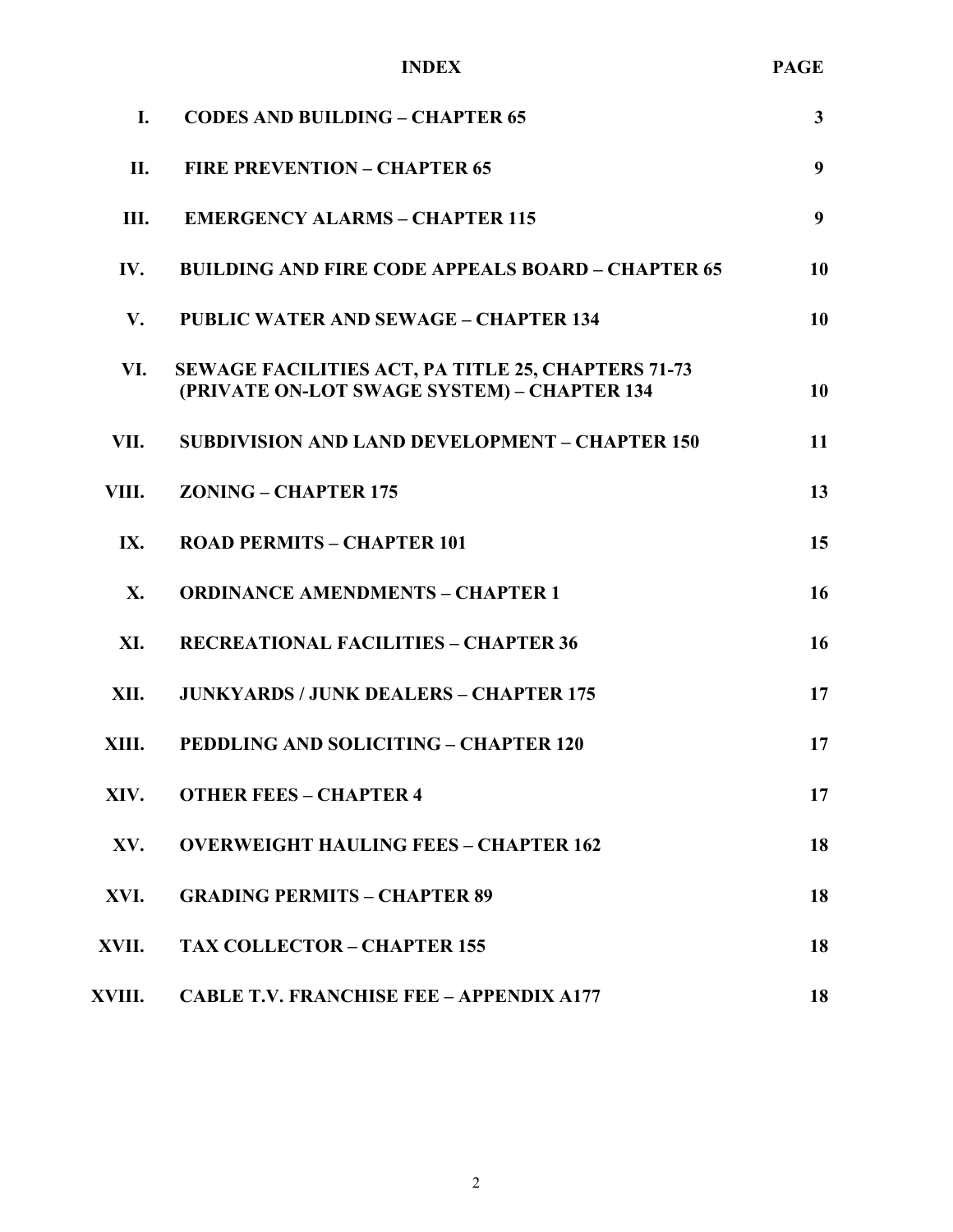# **I. CODES AND BUILDING – CHAPTER 65 BUILDING INSPECTION FEE SCHEDULE RESIDENTIAL FEES**

### (DOES NOT INCLUDE PLUMBING, ELECTRICAL, MECHANICAL, FIRE OR ENERGY INSPECTION FEES)

| <b>Industrialized Housing</b>             |  |
|-------------------------------------------|--|
|                                           |  |
| Single Family Dwelling -                  |  |
|                                           |  |
|                                           |  |
|                                           |  |
|                                           |  |
|                                           |  |
|                                           |  |
|                                           |  |
|                                           |  |
| Attached garages, additions, and          |  |
| non-exempt detached accessory structures, |  |
|                                           |  |
|                                           |  |

#### **COMMERCIAL FEES** (INCLUDES MULTI-FAMILY)

(DOES NOT INCLUDE PLUMBING, ELECTRICAL, MECHANICAL, FIRE OR ENERGY INSPECTION FEES)

### **MISCELLANEOUS FEES**

| Swimming Pool/Spa (Single Family) |  |
|-----------------------------------|--|
|                                   |  |
|                                   |  |
|                                   |  |
|                                   |  |
|                                   |  |
|                                   |  |
|                                   |  |

CONDITIONS NOT PROVIDED FOR IN THIS SCHEDULE, APPLY FOR FEE

### **MINIMUM FEE: \$78.00**

\* Square footage is defined as gross floor area of all floors within the perimeter of the outside walls, including basements, cellars, garages, roofed patios, breezeways, covered walkways, and attics with floor-to-ceiling of 6' 6" or more.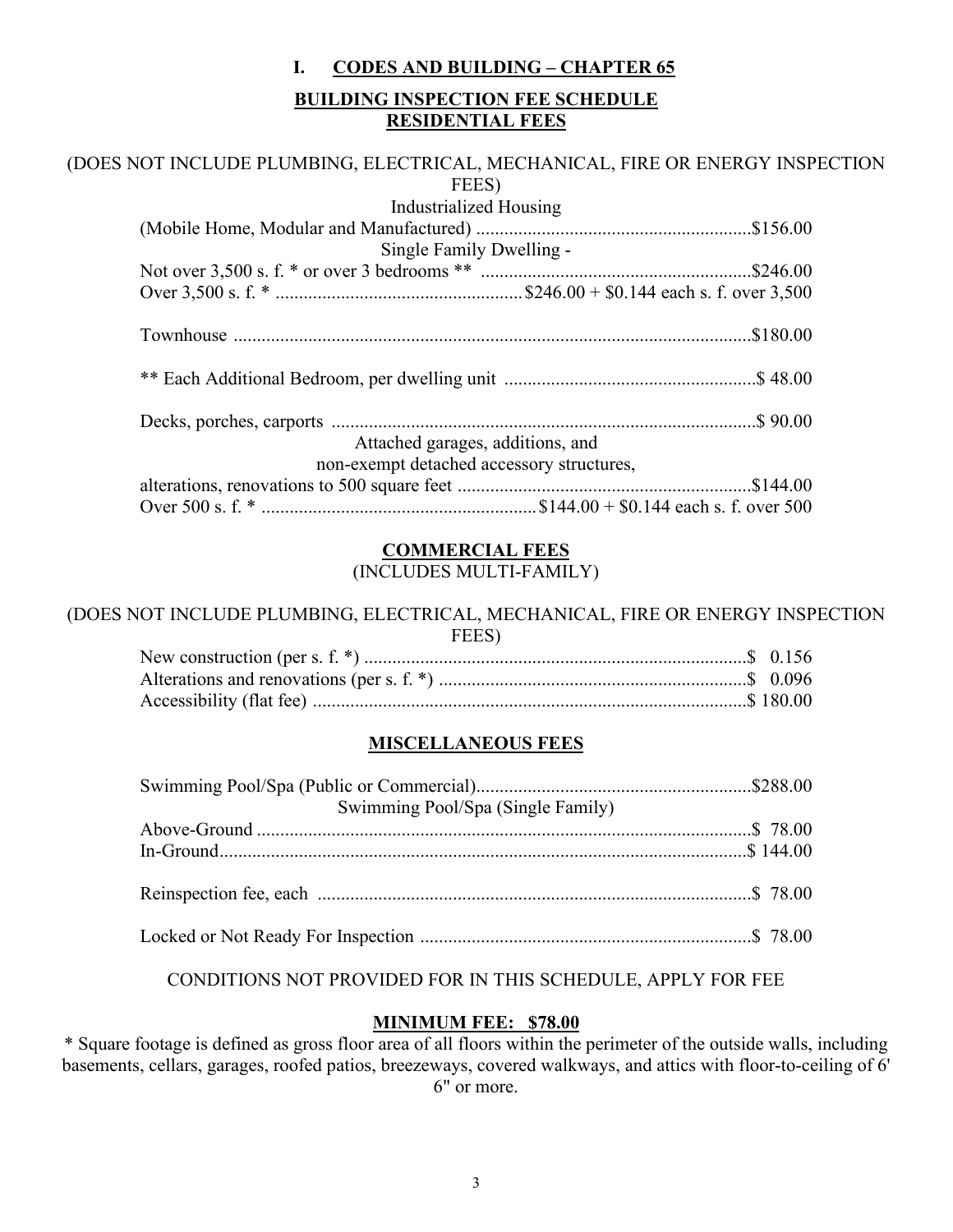### **ELECTRICAL INSPECTION FEE SCHEDULE**

#### FEE SCHEDULE (Other than Residential) All switches, lighting and receptacles to be counted as outlets.

#### ROUGH WIRING INSPECTION

#### FINISH INSPECTION

#### EQUIPMENT, APPLIANCES

#### MOTORS, GENERATORS, TRANSFORMERS CENTRAL HEATING, DUCT HEATERS, AIR CONDITIONING, ELECTRIC FURNACES AND WELDERS

| Fractional HP, KW or KVA to 1 HP, KW or KVA, each \$20.40                     |  |
|-------------------------------------------------------------------------------|--|
| 1 HP, KW or KVA to 3 HP, KW or KVA, each \$22.80                              |  |
| 4 HP, KW or KVA to 7 HP, KW or KVA, each \$32.40                              |  |
| 7 <sup>1</sup> / <sub>2</sub> HP, KW or KVA to 29 HP, KW or KVA, each \$37.20 |  |
| 30 HP, KW or KVA to 49 HP, KW or KVA, each \$56.40                            |  |
| 50 HP, KW or KVA to 74 HP, KW or KVA, each \$ 69.60                           |  |
| 75 HP, KW or KVA to 199 HP, KW or KVA, each\$135.60                           |  |
| 200 HP, KW or KVA to 500 HP, KW or KVA, each \$265.20                         |  |
|                                                                               |  |
| Over 600 Volts - Add \$123.60 per category                                    |  |

#### FEEDERS OR SUB-PANELS

| $\alpha$ (00 V U A 11 0100 C O |  |
|--------------------------------|--|

Over 600 Volts - Add \$123.60 per category

#### MODULAR AND MOBILE HOMES

| Mobile Homes - Service including one feeder or one receptacle\$90.00 |  |
|----------------------------------------------------------------------|--|
| Feeder or Power Cord only (SINGLE VISIT ONLY) \$69.60                |  |
|                                                                      |  |

#### SERVICE - METER EQUIPMENT UP TO 600 VOLTS

Ground Fault Protected Services - Add \$ 96.00 Over 600 Volts - Add \$132.00 per category Services exceeding 1 meter - \$15.60 for each additional meter

#### PRIMARY TRANSFORMERS, VAULTS, ENCLOSURES, SUB-STATIONS

#### SIGNALING SYSTEMS

Burgular Alarms, Fire Alarms, Fire Suppression Alarms Smoke Detectors, Telemetering (Telephones or CATV outlets are each separate systems)

#### For the system and first 15 devices........................................... \$72.00 Each additional 10 devices or fraction thereof............................ \$7.20

#### SIGNS (Incandescent, Fluorescent & Neon)

#### OUTLINE LIGHTING

#### SWIMMING POOLS

| Commercial by fee schedule. |  |
|-----------------------------|--|

#### RESIDENTIAL FEES Flat Rate Schedule One Application for each new or existing building.

| *Add Service Equipment                                             |  |  |
|--------------------------------------------------------------------|--|--|
| Single Family Dwellings with over 200 Amp. Service apply Flat Rate |  |  |
| Schedule plus Equipment, Appliances, and Motor Schedule.           |  |  |
|                                                                    |  |  |
| Dwelling with a Spa. Hot Tub, Hydromassage Tub, Sauna etc.         |  |  |

Dwelling with a Spa, Hot Tub, Hydromassage Tub, Sauna, etc. apply Flat Rate Schedule plus \$33.60 for each item.

#### \*\*SPECIAL SERVICE AND/OR CONDITIONS NOT PROVIDED FOR IN THIS SCHEDULE, APPLY FOR FEE\*\*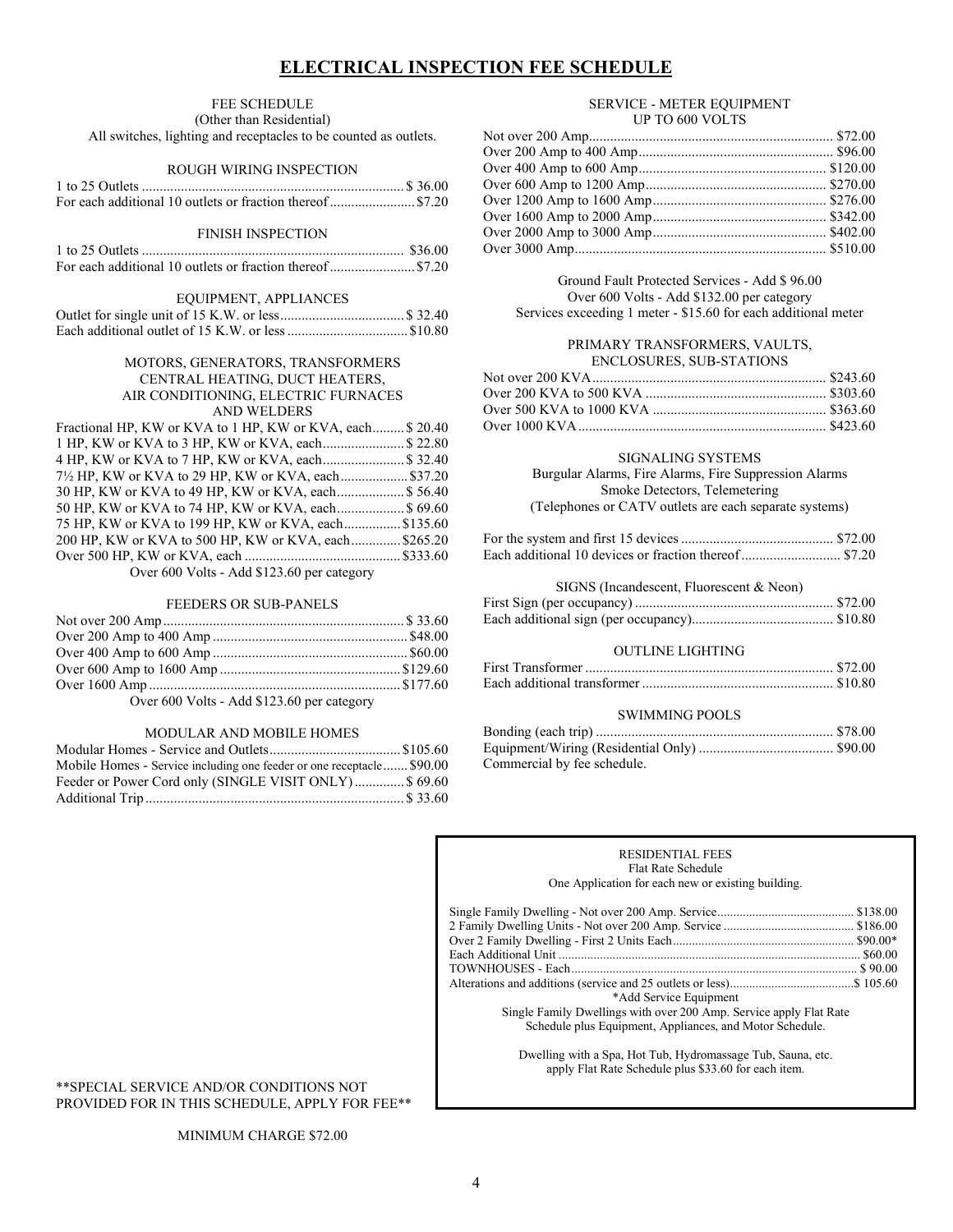#### **PLUMBING INSPECTION FEE SCHEDULE RESIDENTIAL FEES**

Industrialized Housing - (Mobile Home, Modular and Manufactured) 1 sewer and water connection….. \$ 78.00 Additions and alterations (1 sewer and water connection)……………………. \$ 78.00 All other per dwelling or unit - Not over 3 full (or partial) baths\*…………………………………………... \$120.00 \* 4th and 5th full (or partial) baths, each……………………………………… \$ 30.00

#### **COMMERCIAL FEES**

| Piping under slab (waste and supply) |         |
|--------------------------------------|---------|
|                                      |         |
|                                      |         |
| Piping rough-in (waste and supply)   |         |
|                                      |         |
|                                      |         |
| Piping final inspection              |         |
|                                      | \$60.00 |
|                                      |         |

#### **MISCELLANEOUS FEES**

### SPECIAL SERVICE AND/OR CONDITIONS NOT PROVIDED FOR IN THIS SCHEDULE, APPLY FOR FEE

#### **MINIMUM CHARGE \$ 78.00**

#### FIXTURE DEFINITIONS FOR THE ABOVE FEE SCHEDULE

The word "fixture" shall mean each water closet, urinal, wash basin, bathtub, house trap, floor drain or downspout area drain, laundry tray, hot water heater or opening provided for any of the aforementioned or any plumbing or drainage appliance trap connected, either directly or indirectly, to the plumbing or drainage system, whether water-supplied or not, installed in the building or on the lot within the property lines.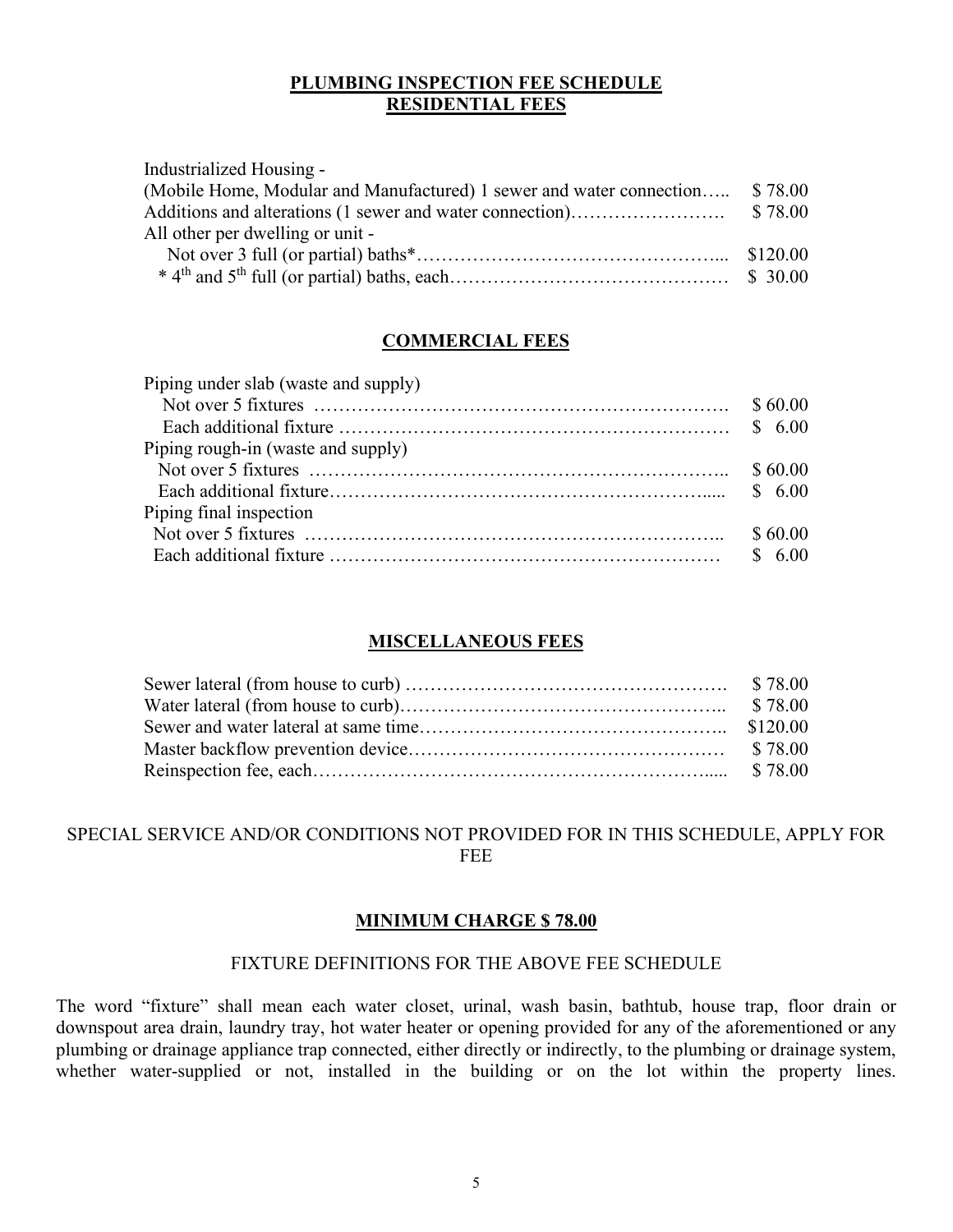# **MECHANICAL INSPECTION FEE SCHEDULE**

# **COMMERCIAL**

# Total value of Mechanical bid X .009

| Individual systems (not to be combined with above multiplier)                                              |  |  |
|------------------------------------------------------------------------------------------------------------|--|--|
|                                                                                                            |  |  |
|                                                                                                            |  |  |
| Circulating pumps, condensate pumps, exhaust fans<br>return air fans, water heaters less than 100 gallons, |  |  |
|                                                                                                            |  |  |
|                                                                                                            |  |  |
|                                                                                                            |  |  |
|                                                                                                            |  |  |
|                                                                                                            |  |  |
|                                                                                                            |  |  |
| Flammable and Combustible Liquid Storage, Dust Collectors  Apply For Fee                                   |  |  |

# **RESIDENTIAL**

| Single Family Dwelling: |  |
|-------------------------|--|
|                         |  |
|                         |  |

# **MINIMUM CHARGE \$78.00**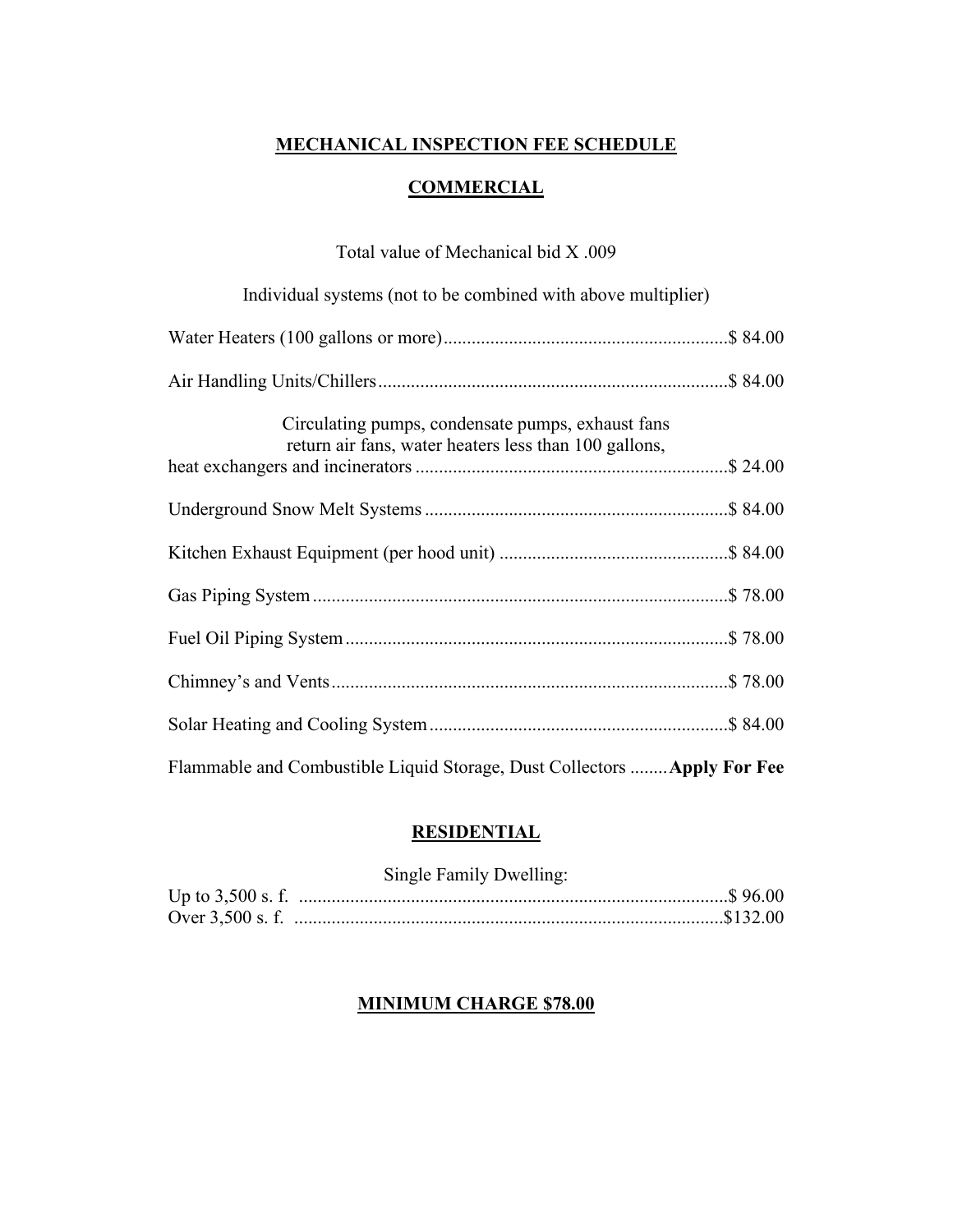### **PLAN REVIEW FEE SCHEDULE**

# **COMMERCIAL FEES (INCLUDES MULTI-FAMILY)**:

| <b>INDIVIDUAL DISCIPLINES:</b> |  |
|--------------------------------|--|
| 25% of Building Plan Review    |  |
|                                |  |

### **MINIMUM FEE \$156.00**

### **RESIDENTIAL FEES**:

| Single Family Dwelling and Additions 3,500 s.f. $*$ to 5,000 s.f. $*$ \$153.60 |  |
|--------------------------------------------------------------------------------|--|
|                                                                                |  |
|                                                                                |  |
| Attached garages, additions, and                                               |  |
| non-exempt detached accessory structures,                                      |  |
|                                                                                |  |
|                                                                                |  |

### **MINIMUM FEE \$30.00**

\* Square footage is defined as gross floor area of all floors within the perimeter of the outside walls, including basements, cellars, garages, roofed patios, breezeways, covered walkways,etc.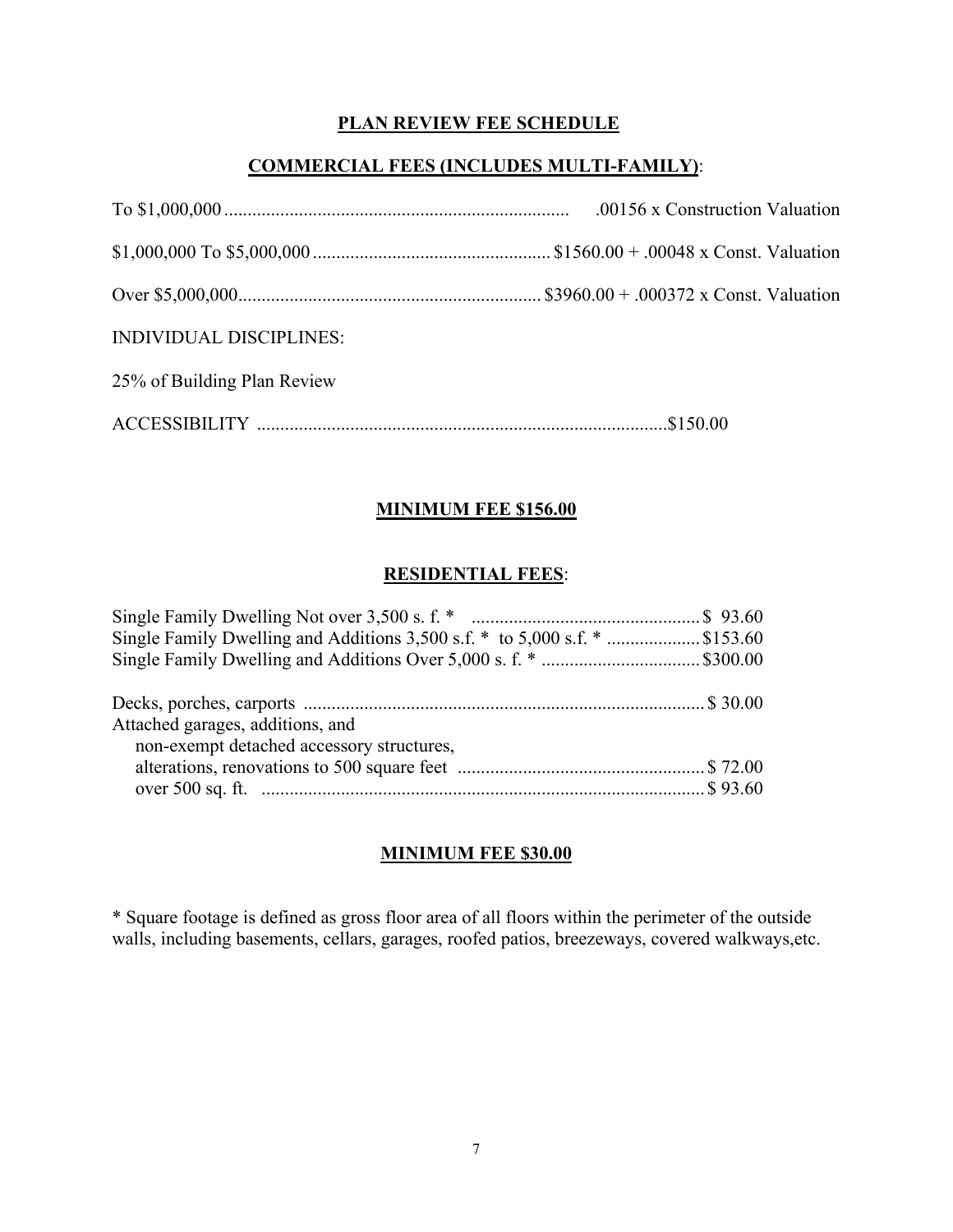# **ENERGY CONSERVATION INSPECTION FEE SCHEDULE**

# **RESIDENTIAL FEE**

Flat fee ............................................................................................................... \$ 78.00

### **NON-RESIDENTIAL FEE**

|--|--|--|--|--|

### **MINIMUM CHARGE - \$78.00**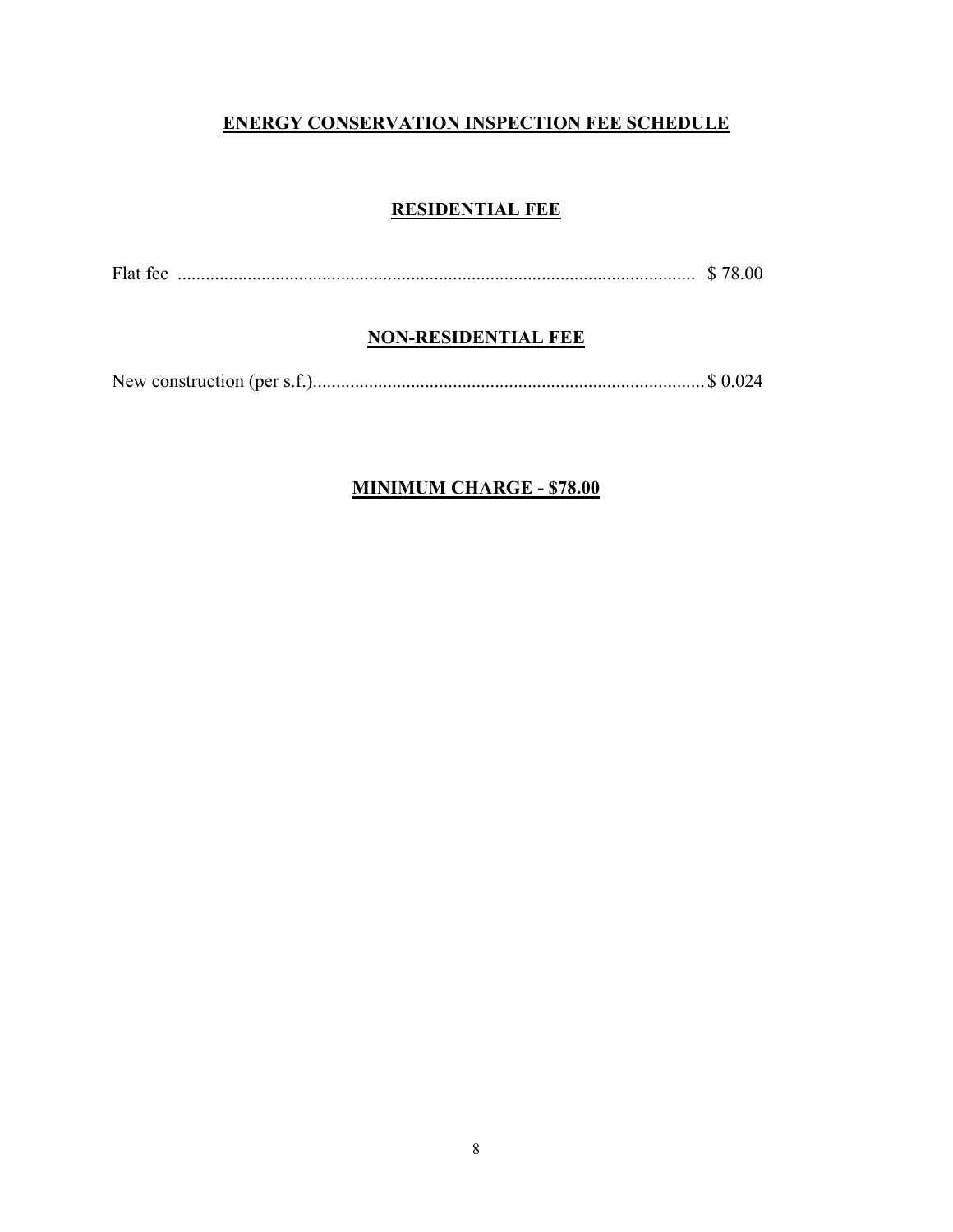# **II. FIRE PROTECTION INSPECTION FEE SCHEDULE**

# CONDITION NOT PROVIDED, PLEASE APPLY FOR FEE

# **MINIMUM CHARGE: \$78.00**

# \* DEVICES SHALL INCLUDE ALL ANNUNCIATING AND INITIATING DEVICES, PANELS, ETC.

### **III. EMERGENCY ALARMS – CHAPTER 115**

- 1. First alarm each year No Charge
- 2. Second to fifth alarm each year \$75.00 each alarm
- 3. Sixth to tenth alarm each year \$150.00
- 4. Eleven or more alarms each year \$175.00 each alarm

# **Other Building Permit Administrative Fees**

- 1. Uniform Construction Code Administration Fee \$4.50
- 2. Accessory Structures less than 1,000 Square Feet G.F.A. \$40.00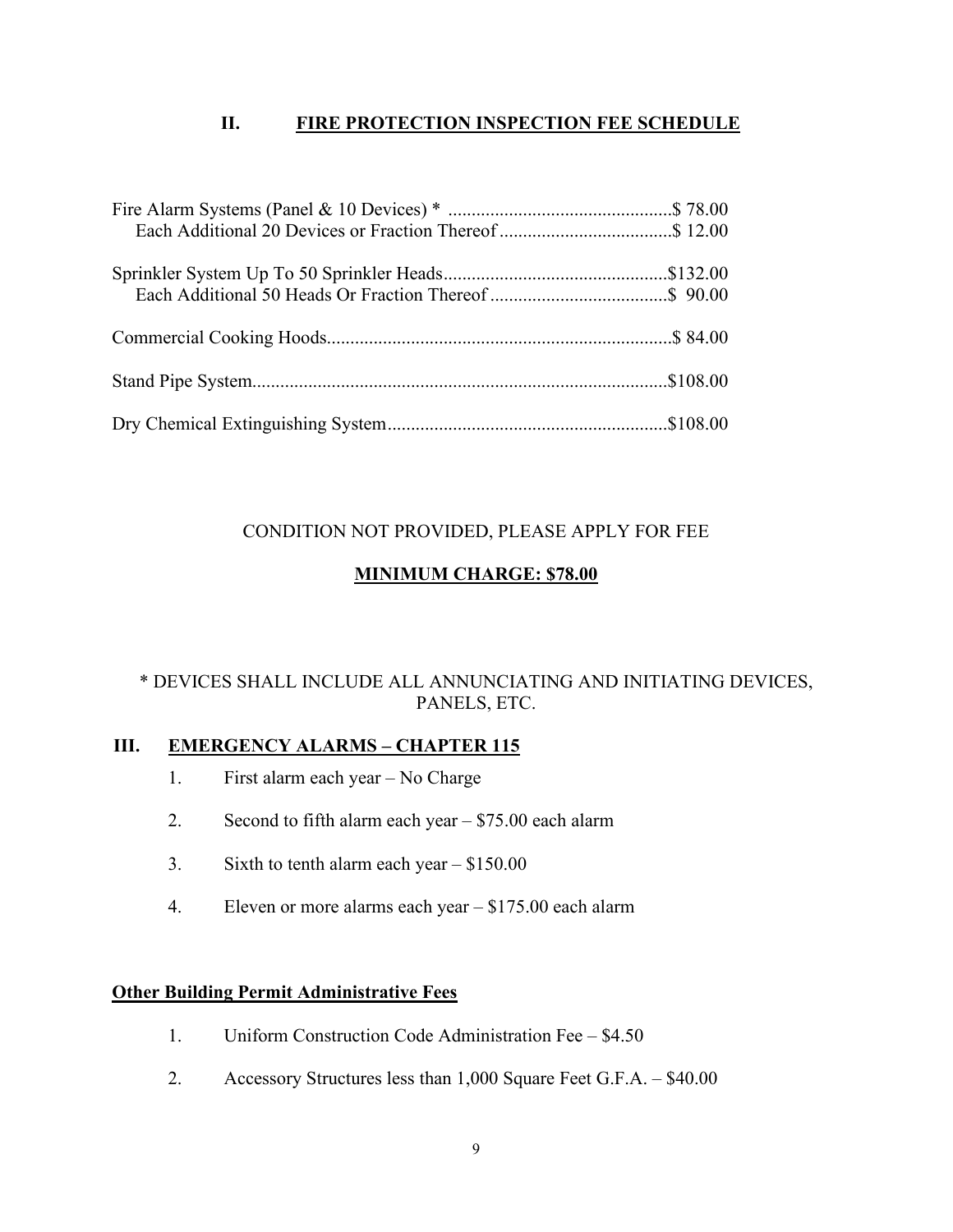- 3. Building Certificate of Compliance:
	- a. Residential Certificate \$20.00
	- b. Non-Residential Certificate \$25.00
- 4. Demolition Permits: Residential or Non-Residential – \$50.00
- 5. Mobile Homes (Mobile Home Park Only):
	- a. Replacement (per unit) See Above
	- b. Mobile Home Removal \$5.00

# **IV. BUILDING AND FIRE CODE APPEALS BOARD – CHAPTER 65**

- 1. Residential \$125.00 plus actual cost of transcript if preparation is requested.
- 2. Commercial \$250.00 plus actual cost of transcript if preparation is requested.

# **V. PUBLIC WATER AND SEWAGE – CHAPTER 134**

- 1. Water (if available) Contact the *Municipal Water Authority of Adams Township* {(724) 625- 3166} or *The Municipal Authority of the Borough of Oakmont* {(412) 828-7220} for current rates and fees.
- 2. Sewage  $(i$ f available) Contact the *Saxonburg Area Authority* {(724) 352-1400 x222} for current rates and fees.

# **VI. SEWAGE FACILITIES ACT, PA TITLE 25, CHAPTERS 71, 72, 73 (PRIVATE ON-LOT SWAGE SYSTEM) – CHAPTER 134**

- 1. On-Lot Sewage Disposal System: Single family dwelling (including repairs)
	- a. Application for testing \$500.00
	- b. Permit review and issuance \$100.00
	- c. Additional pit soil profiles \$40.00 each
	- d. Additional percolation tests \$200.00 each
- 2. On-Lot Sewage Disposal System: Non Single-Family dwellings
	- a. Application for testing \$1,000.00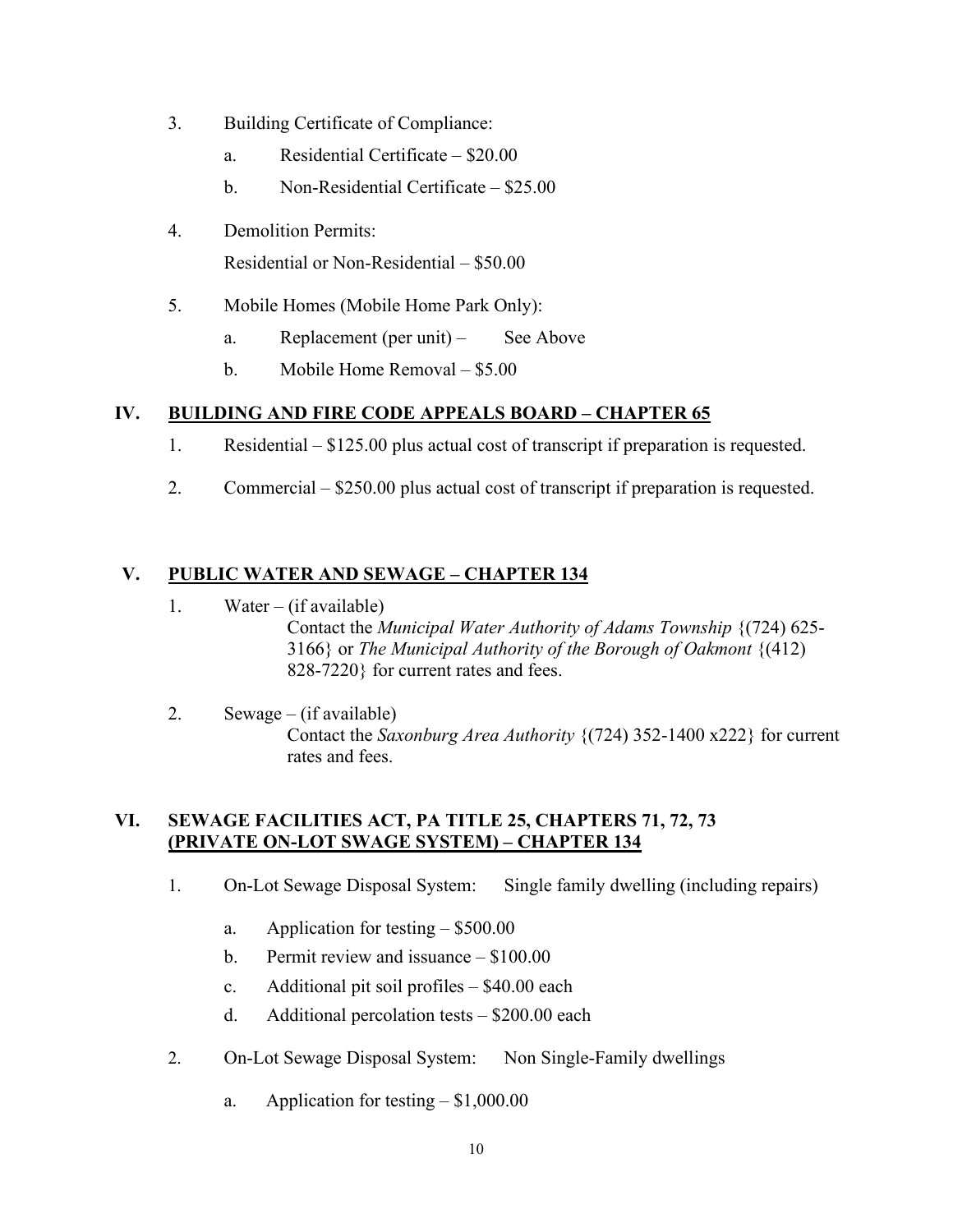- b. Permit review and issuance \$300.00
- c. Additional pit soil profiles \$50.00 each
- d. Additional percolation tests \$100.00 each
- 3. Holding tanks \$500.00 plus Maintenance Bonding
- 4. Subdivision testing (6 lots and above):
	- a. Application for testing \$400.00 per lot
	- b. Each additional deep pit soil analysis and report \$40.00
	- c. Planning Module Review \$50.00 per lot
	- d. On-site inspection of residual parcel where dwelling is located on said residual parcel with review and approval Non-Building Waiver – \$150.00
	- e. Septic Dye Test of existing system or verification of prior test \$150.00
- 5. Verification of prior testing \$50.00
- 6. Existing system testing \$200.00
- 7. Transfer/Renewal fee \$100.00
- 8. Appeal of S.E.O.'s decision  $-$  \$200.00

### **VII. SUBDIVISION AND LAND DEVELOPMENT – CHAPTER 150**

- 1. Subdivision Plan Submission:
	- a. Pre-application Conference Application: No Charge
	- b. Preliminary, Preliminary/Final, or Final Application:
		- i.  $2 \text{ to } 4$  lot/dwelling units  $$400.00$
		- ii. 5 lots/dwelling units and up  $-$  \$2,000.00; plus \$125.00 for each additional lot/dwelling unit above 5.
	- c. Revised Subdivision Plan \$1,000.00
	- d. Lot line revision / lot consolidation \$200.00

Application Deposit for Township consultant fees:**\* \*\***

• Actual cost to the Township of plan reviews, report preparation, and other services performed by consultants and/or the Township Solicitor as billed to the Township at the normal rate charged.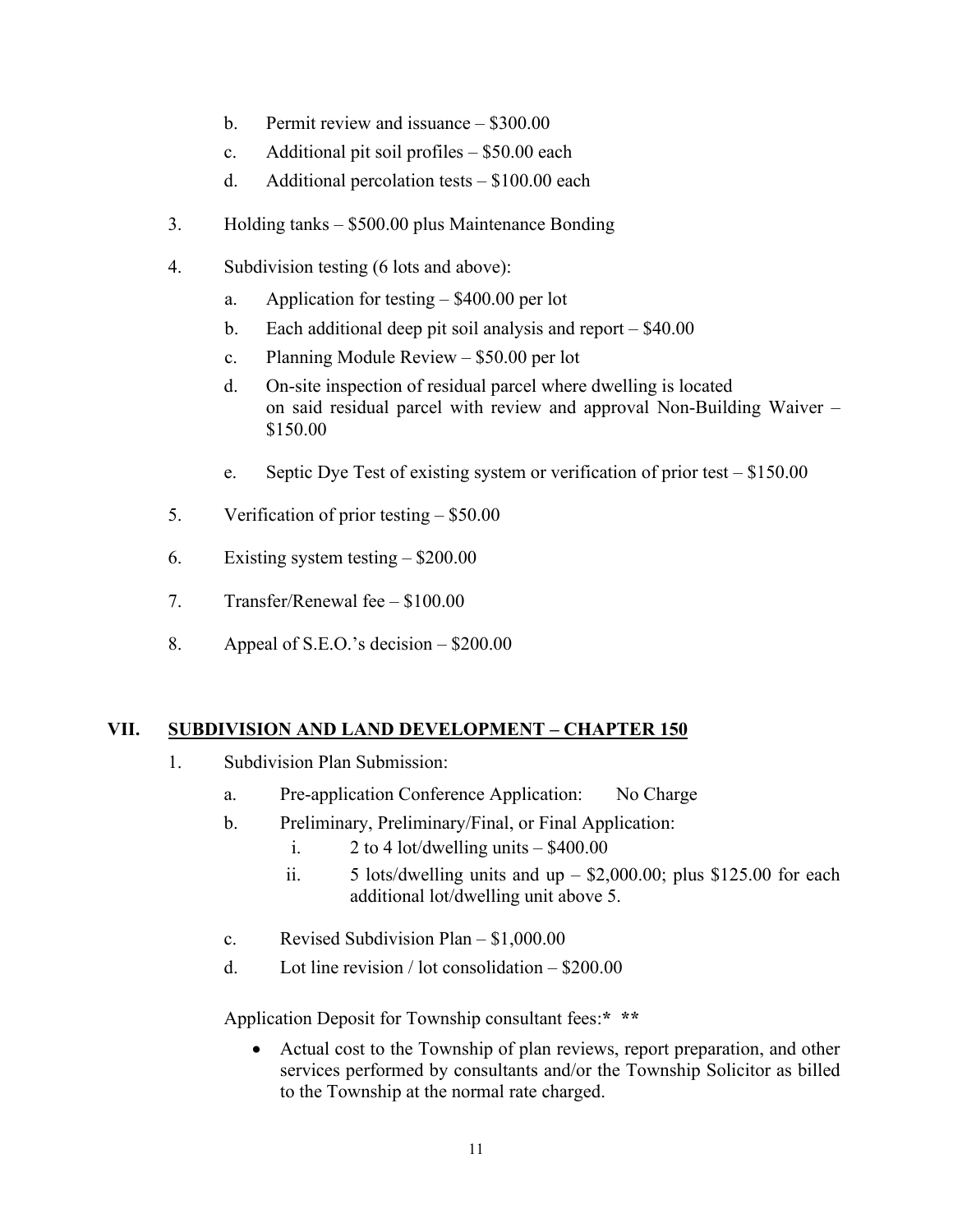Method of Payment: Upon initial submission of application the applicant shall deposit, in addition to the application fee, the following sums:

- 0 to 4 lot/dwelling units: No deposit
- $5$  to  $50$  lot/dwelling units: \$2,500.00
- Greater than 50 lot/dwelling units: \$4,000.00
- e. Revised Subdivision Plan: 4 lots/dwelling units or more: \$2,000.00
- 2. Land Development Plan Submission:
	- a. Preliminary Application \$2,000.00 plus \$200.00/acre above 2 acres
	- b. Preliminary/Final Application \$2,000.00 plus \$200.00/acre above 2 acres
	- c. Final Application \$2,000 plus \$200.00/acre above 2 acres
	- d. Revised Land Development \$2,000.00

### **Application Deposit for Township consultant fees:\* \*\***

Actual cost to the Township of plan reviews, report preparation, and other services performed by consultants and/or the Township Solicitor as billed to the Township at the normal rate charged.

Method of Payment: Upon initial submission of application the applicant shall deposit, in addition to the application fee, the following sums:

| Preliminary Application       | \$4,000.00 |
|-------------------------------|------------|
| Preliminary/Final Application | \$3,000.00 |

- Final Land Application \$2,000.00
- Revised Land Application \$1,000.00

### **Application Deposit:**

**\*** From this amount shall be deducted any fees accruing from the Township Consultant and/or Solicitor reviews. If, at any time during the progression of an application, it is determined by the Township that the balance available is or will be inadequate to fully cover anticipated review costs, the applicant will be notified that an additional deposit is required equal to the first deposit. At the completion of the Final project and after final bond release approval, any of these monies remaining on deposit with the Township after all fees are deducted may be returned to the applicant upon written request.

### **Construction Inspection Deposit:**

**\*\*** The applicant for a Subdivision or Land Development shall submit a construction inspection deposit calculated at 3% of the estimated construction costs of all site improvements as defined in the Pennsylvania Municipalities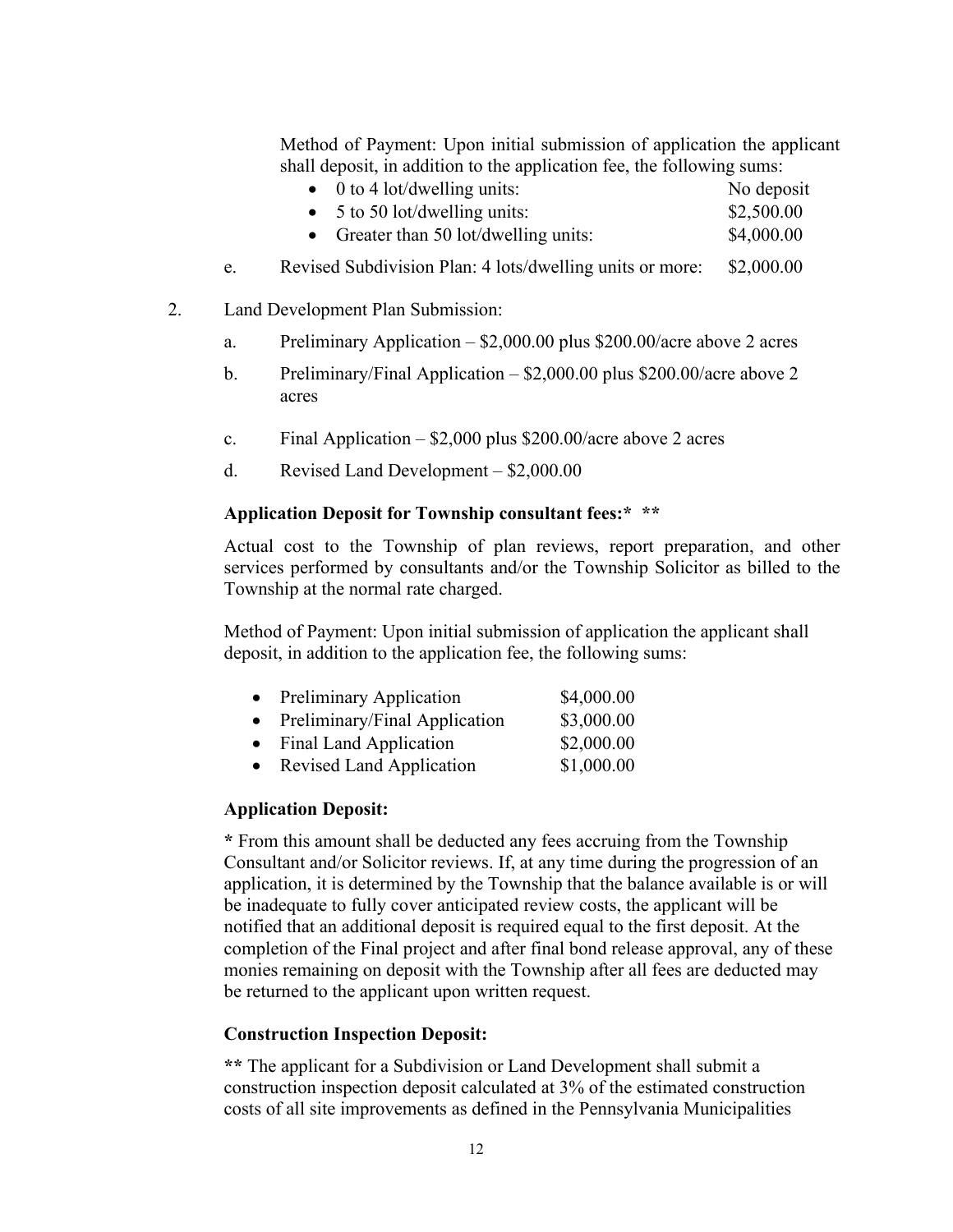Planning Code if they have sewer or water extensions. This fee shall not apply to projects that have no sewer and waterline extensions if they maintain a balance of \$2,000 in the Application Deposit account. The Construction Deposit shall be submitted prior to receiving a development permit. If, at any time during the progression of the development, it is determined by the Township that the balance available is or will be inadequate to fully cover anticipated costs, the applicant will be notified that an additional deposit is required.

- 3. Bond Release Requests: \$100.00 plus actual costs incurred
- 4. NEW RESIDENTIAL RECREATION IMPACT FEE \$800.00 per dwelling unit
- 5. TRANSPORTATION IMPACT FEES:

| North District per trip fee:  | \$1,279.00 |
|-------------------------------|------------|
| Middle District per trip fee: | \$1,323.00 |
| South District per trip fee:  | \$1,313.00 |

# **VIII. ZONING – CHAPTER 175**

- 1. Residential Zoning approval and use \$50.00
- 2. Non-Residential Zoning approval and use \$100.00
- 3. Conditional Use Application \$500.00
- 4. Use by Special Exception Application \$250.00
- 5. Special Encroachment Permit: \$100.00
- 6. Landowners Curative Amendment: \$600.00
- 7. Nonconforming Use Registration: \$50.00
- 8. Zoning Hearing Board:
	- Residential  $-$  \$500.00\*
	- All Other  $$750.00*$

\*plus actual cost of transcript if preparation is requested

- 9. Sign Permit:
	- Each Sign, Freestanding/Monument \$100.00
	- Each Sign, Building  $-$  \$75.00
	- Panel Replacement \$50.00
	- Political Sign \$100.00 refundable deposit
- 10. Logging Permit \$125.00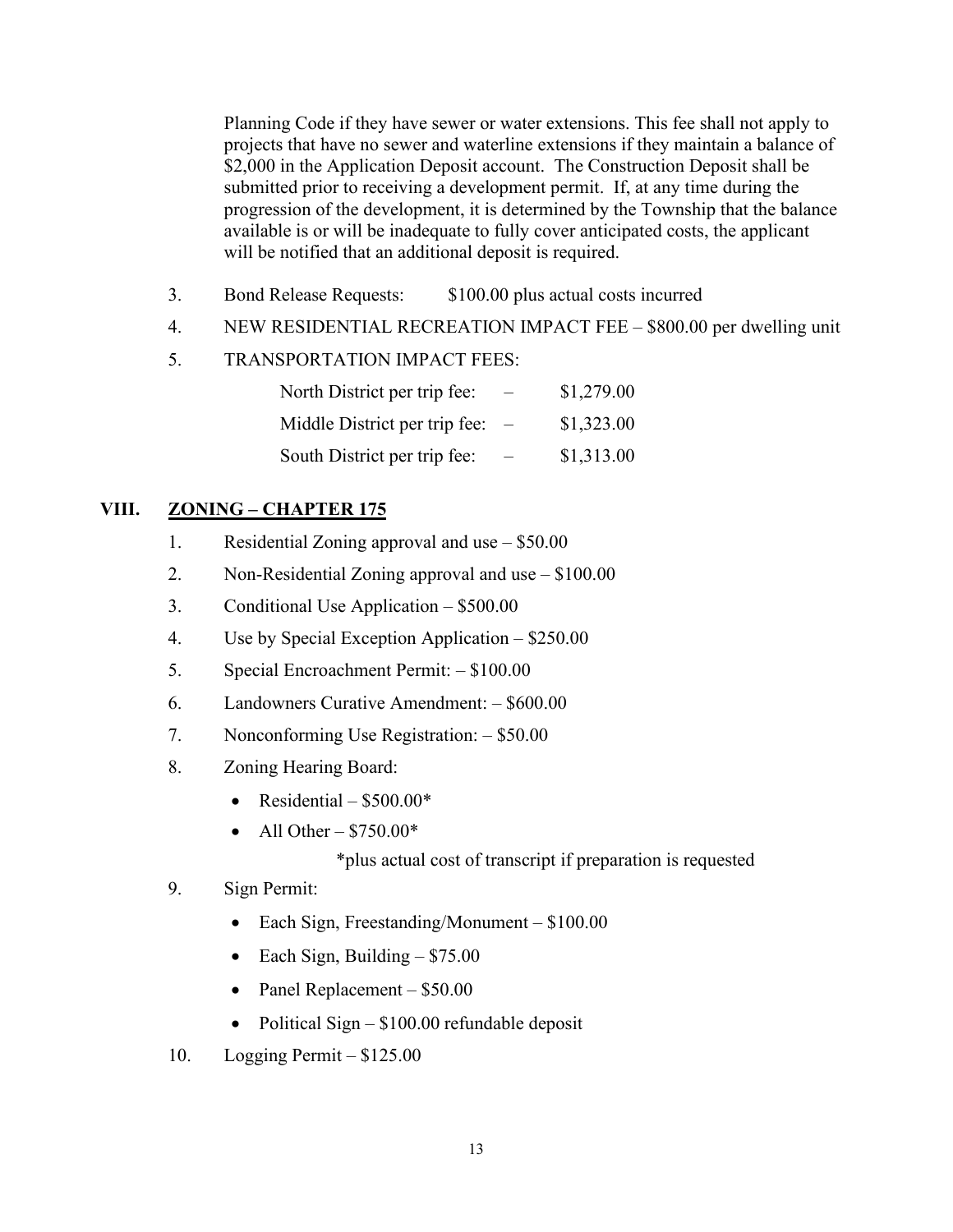#### 11. PLANNED RESIDENTIAL DEVELOPMENT

- A. Application Fee Tentative or Final Approval
	- 1. Initial fee for the first five  $(5)$  lots/dwelling units  $-$  \$2,000.00; plus for each additional lot/dwelling unit above 5 add \$100.00 per lot.
	- 2. Revised Tentative or Final Application: \$1,000.00
- B. Township Consultant Fees for Tentative or Final Approval Application

Actual cost to the Township for plan reviews, report preparation, and other services performed by consultants and/or the Township solicitor as billed to the Township at the normal rate charged the Township for similar services.

Method of payment – Application Deposit

Upon initial submission of any application under this hearing, in addition to the application fee, the applicant shall make a deposit to the Township as follows:

- 1.  $0 50$  dwelling units  $$4,000.00$
- 2. Greater than 50 dwelling units \$6,000.00
- 3. Revised Tentative or revised Final Plan \$2,000.00

From this amount shall be deducted any fees accruing from the Township Consultant and/or Solicitor reviews. If, at any time during the progression of an application, it is determined by the Township that the balance available is or will be inadequate to fully cover anticipated review costs, the applicant will be notified that an additional deposit is required equal to the first deposit. At the completion of the Final project and after final bond release approval, any of these monies remaining on deposit with the Township after all fees are deducted may be returned to the applicant upon written request.

C. Construction Inspection Deposit

The applicant for a Subdivision, Land Development, or Planned Residential Development shall submit a construction inspection deposit calculated at 3% of the estimated construction costs of all site improvements as defined in the Pennsylvania Municipalities Planning Code if they have sewer or water extensions. This fee shall not apply to projects that have no sewer and waterline extensions if they maintain a balance of \$2,000 in the Application Deposit account. The Construction Deposit shall be submitted prior to receiving a development permit. If, at any time during the progression of the development, it is determined by the Township that the balance available is or will be inadequate to fully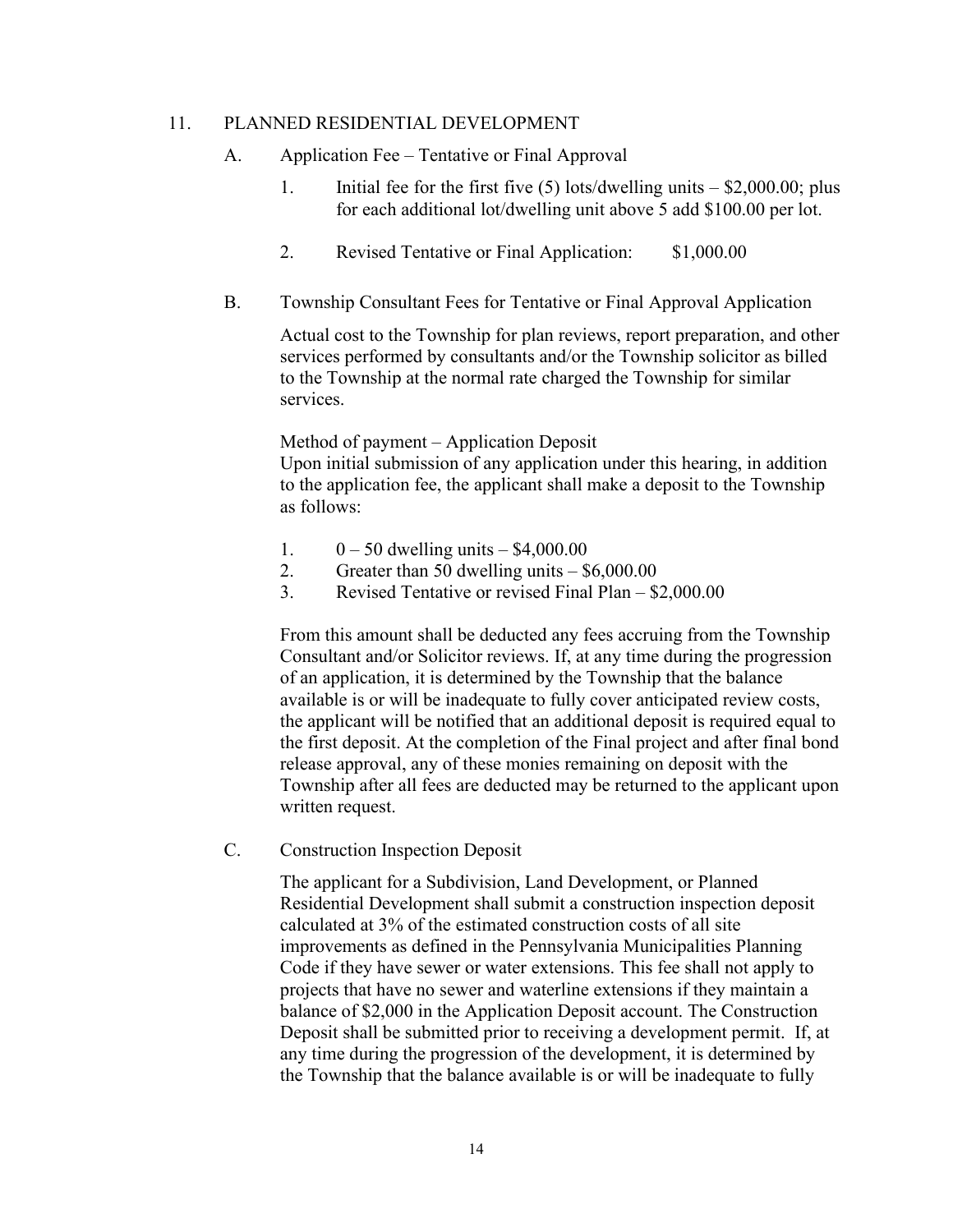cover anticipated costs, the applicant will be notified that an additional deposit is required.

# **IX. ROAD PERMITS – CHAPTER 101**

Application and inspection fees for Road Occupancy Permits:

- 1. Driveway Opening:
	- a. Residential \$50.00
	- b. Commercial  $-$  \$100.00
- 2. Township Road Openings:
	- a. Road opening requiring excavation of roadway \$100.00
	- b. Road opening not requiring excavation of roadway \$50.00
	- c. Surface Openings that are constructed parallel to the roadway. This fee is calculated based on the roadway openings that are constructed parallel to the roadway within the Township Right-of-Way and are more than 100 total linear feet in length.
		- i. Opening in pavement \$100.00 base fee plus \$40.00 for every 100 feet of parallel of opening.
		- ii. Opening in shoulder \$50.00 base fee plus \$20.00 for every 100 feet of parallel opening.
		- iii. Opening outside pavement and shoulder \$50.00 base fee plus \$10.00 for every 100 feet of parallel opening.
- 3. Traffic Regulatory Signs \$65.00

\*\* If one or more driveway openings occur at the same time an individual fee is charged for each opening.

\*\* If one or more surface openings occur at the same time an individual fee is charged for each opening.

\*\* If the Township determines that the permitted work is of a sufficient magnitude or importance to warrant one or more inspectors, the permit will be marked and the applicant shall be charged for actual cost incurred by the Township.

4. Exemptions: For the following conditions a permit must be filed, but no fee is assessed:

a. Commonwealth of Pennsylvania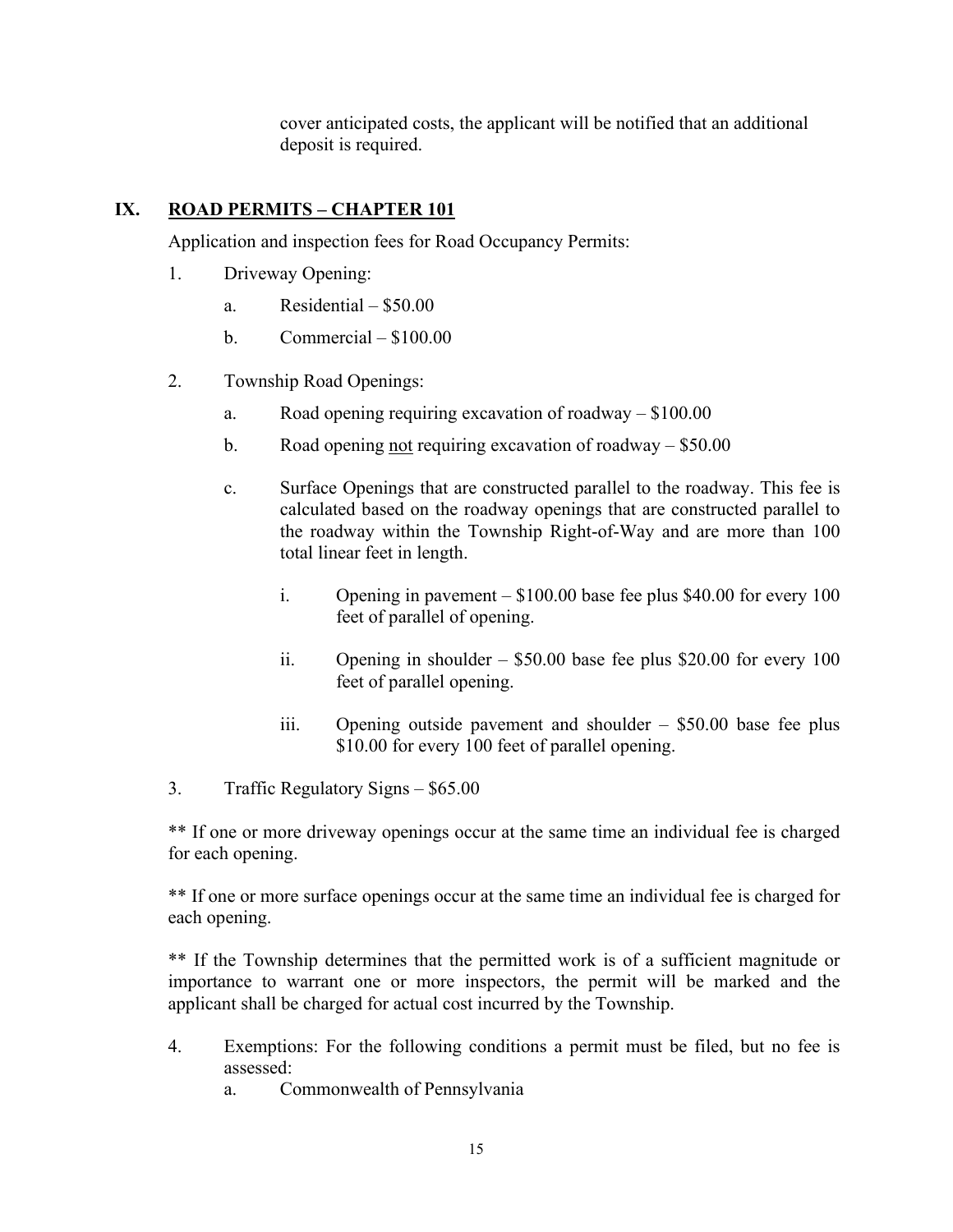- b. Middlesex Township
- c. Any Sewer and Water Authority
- d. Federal Government
- e. Any Utility work that the Township, State, or Federal Government requests
- f. Any utility work required due to the Township resurfacing program
- g. Any utility work in their own private Right-of-Way
- 5. Street Name Signs Actual cost incurred by the Township to provide.

# **X. ORDINANCE AMENDMENTS – CHAPTER 1**

\$600.00 plus actual cost of special legal services, stenographer or other special services when required.

### **Application Deposit for Township Consultant Fees**

- 1. Actual cost to the Township for plan reviews, report preparation, and other services performed by consultants and/or the Township Solicitor as billed to the Township at the normal rate charged the Township for similar services.
- 2. Method of Payment Application Deposit in the amount of \$1,000.00
	- Upon initial submission of an application, in addition to the application fee.
	- From this amount shall be deducted any fees accruing from the Township.

Consultant and/or Solicitor reviews. If, at any time during the progression of an application, it is determined by the Township that the balance available is or will be inadequate to fully cover anticipated review costs, the applicant will be notified that an additional deposit is required equal to the first deposit. At the completion of the final project and after final bond release approval, any of these monies remaining on deposit with the Township after all fees are deducted may be returned to the applicant upon written request.

# **XI. RECREATIONAL FACILITIES/FIELDS – CHAPTER 36**

1. Seasonal Fees:

| a. \$100.00 per Block per Season: | Mars Area Community Youth Groups*                            |
|-----------------------------------|--------------------------------------------------------------|
| b. \$600.00 per Block per Season: | <b>Adult Leagues</b>                                         |
|                                   | For Profit Organizations<br>Non-Community Based Youth Groups |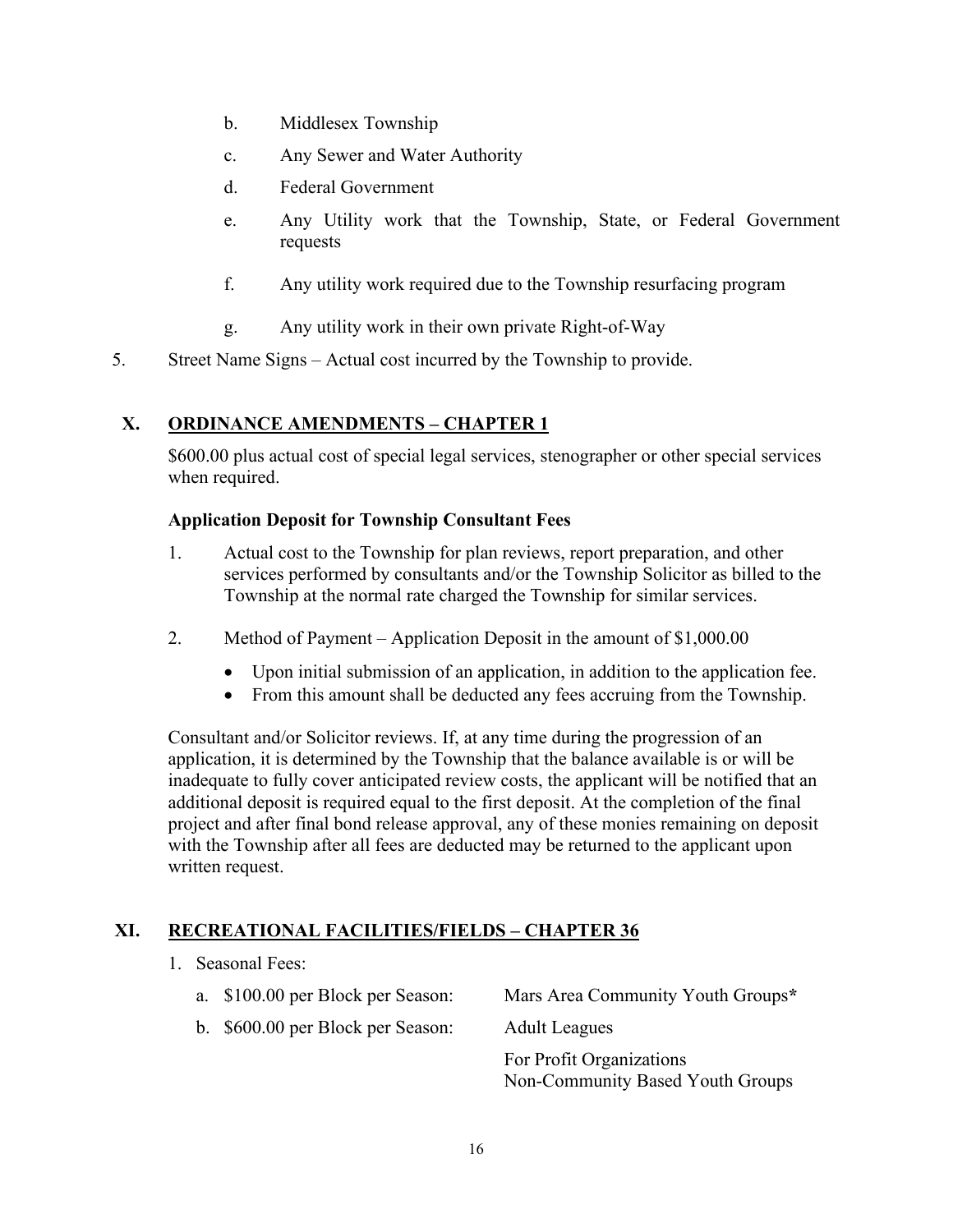2. Single Use Fees:

| a. \$30.00 per Block:  | Mars Area Community Youth Groups*                                                                                          |  |
|------------------------|----------------------------------------------------------------------------------------------------------------------------|--|
|                        | *Greater than 50% of the Youth Group<br>membership must be Middlesex, Mars,<br>Valencia and/or Adams Township<br>residents |  |
| b. $$80.00$ per Block: | <b>Adult Leagues</b><br>For-profit Organizations<br>Non-community Based Youth Groups                                       |  |

### **Field times that are not reserved are open to Middlesex residents at no fee.**

### **XII. JUNKYARDS / JUNK DEALERS – CHAPTER 175**

Annual License Fee – \$200.00

# **XIII. PEDDLING AND SOLICITING – CHAPTER 120**

- 1. Application fee \$15.00 to cover administrative costs and any criminal history check required.
- 2. Solicitor's fee \$50.00 per month or any part thereof; \$10 per person, whichever is greater.

### **XIV. OTHER FEES – CHAPTER 4**

- 1. Township Maps Actual Printing Cost
- 2. Ordinance Pamphlets Actual Printing Cost
- 3. N.S.F. / Returned Checks \$20.00 plus actual bank fee
- 4. Single Copy Requests \$ 0.25 per page
- 5. Municipal No-Lien Letters \$25.00
- 6. Notary Fees

Signature Witnessing - \$5.00

Certifying or attesting a copy - \$5.00

Taking Acknowledgement - \$5.00

- 7. Police Services:
	- Single Traffic Report \$20.00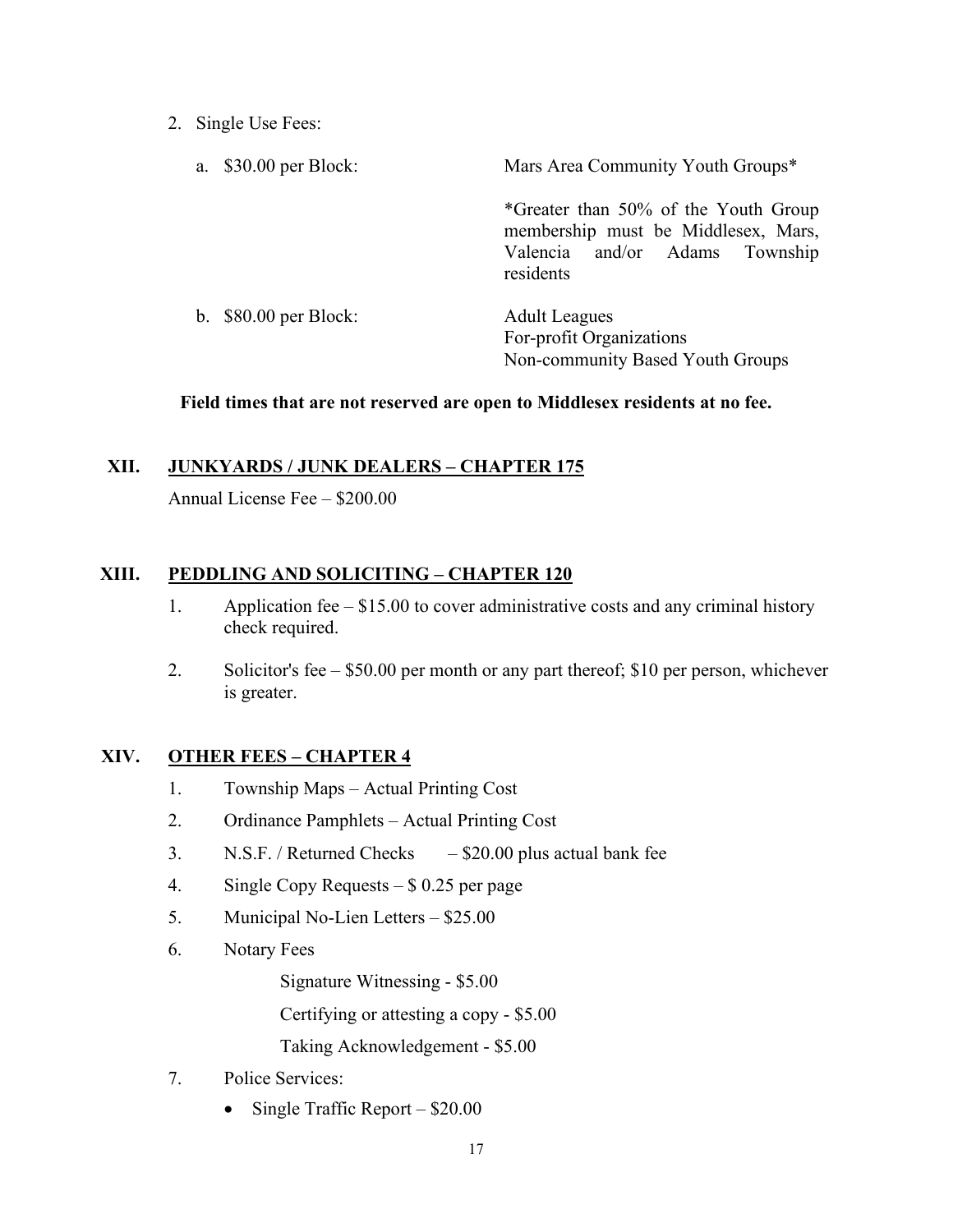- Multiple Reports for One Location \$20.00 plus \$0.25 per page
- Offense and Incident Reports \$20.00 per report
- Fingerprinting Residents no charge
- Police Application/Testing Fee \$30.00
- Fingerprinting Non-Residents \$10.00 for first card; \$5.00/additional card
- Photographs \$20.00 plus actual cost of the printing, and Handling
- 8. Liquor License Transfer \$500.00
- 9. Open Records, Right-to-Know Policy Duplication Charges.
	- a. Photocopying \$0.25 per page.
	- b. Certified Copies \$1.00 per page.
	- c. Duplication of public electronic records of tapes Actual Cost to the Township.
	- d. Postage Actual Cost to the Township.
	- e. In the event the estimated cost of fulfilling a request submitted is expected to exceed \$100.00, the designated employee(s) shall obtain from the requestor one-hundred percent (100%) of the expected cost in advance of fulfilling the request. Personal checks will not be accepted, cash or money orders are acceptable forms of pre-payment.
- 10. Fireworks Permit \$75.00

# **XV. OVERWEIGHT HAULING FEES – CHAPTER 162**

Overweight Hauling (logging or equipment, etc.) – Number of overweight loads x \$50.00

# **XVI. GRADING PERMITS – CHAPTER 89**

 $0-5$  acres disturbed  $-$  \$250.00

Over 5 acres – \$350.00

# **XVII. TAX COLLECTOR – CHAPTER 155**

- 1. Non-sufficient funds check \$20.00 plus actual bank fee
- 2. Tax Certification Letters: \$25.00 (Expedited Requests add \$5.00)
- 3. Duplicate Bill or Receipt  $-$  \$ 5.00
- 4. Mobile Home Removal Permits \$5.00

# **XVIII. CABLE T.V. FRANCHISE FEE – APPENDIX A177**